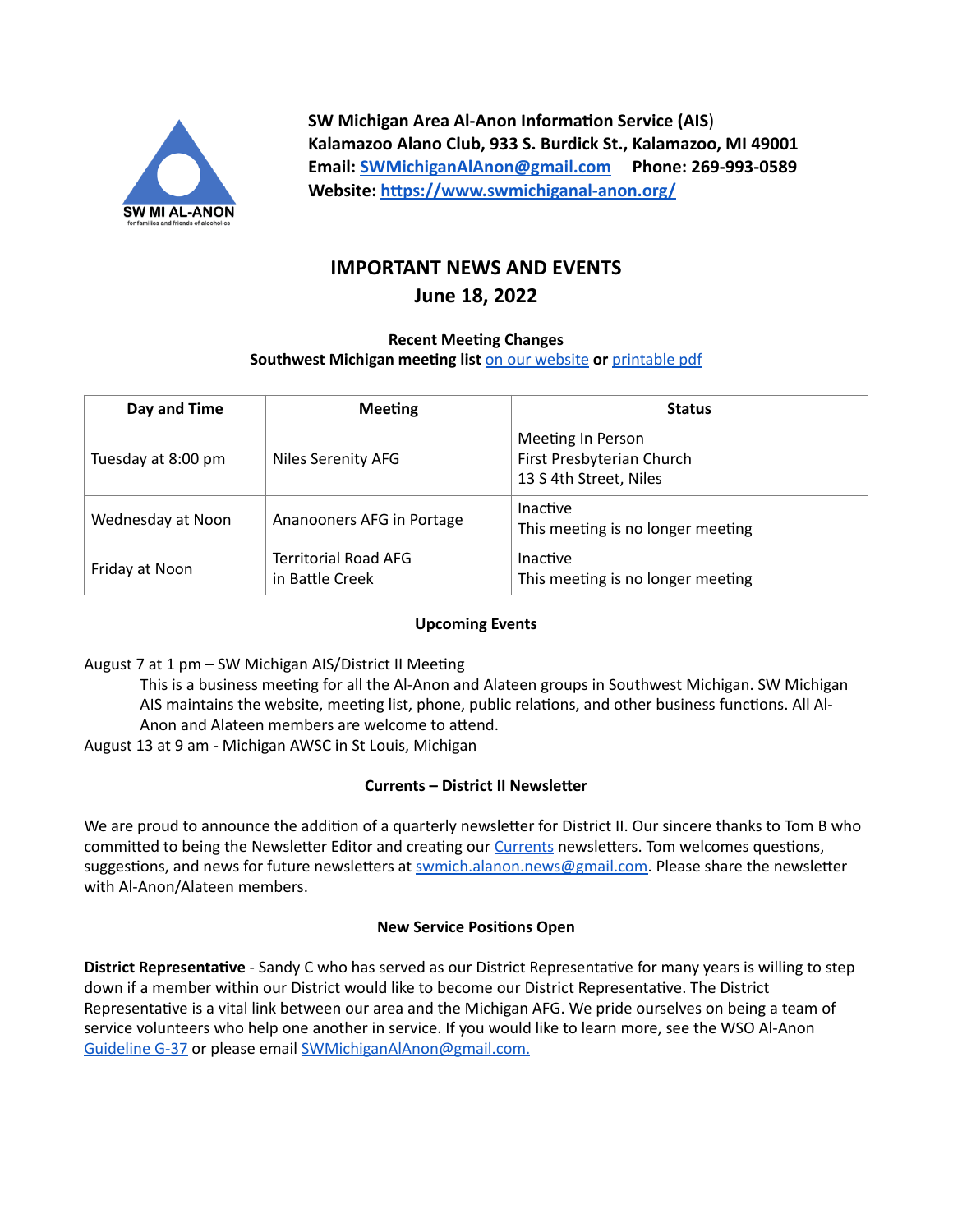# **GENERAL INFORMATION FOR SW MICHIGAN AL-ANON**

| <b>SW Michigan Al-Anon Meetings</b> | <b>Google Drive</b>            | <b>Service Opportunities</b>      |
|-------------------------------------|--------------------------------|-----------------------------------|
| <b>Acronyms and Alliterations</b>   | Literature                     | <b>The Forum Magazine</b>         |
| <b>Alateen</b>                      | <b>Michigan AFG</b>            | <b>What is SW Michigan AIS?</b>   |
| <b>Calendar of Events</b>           | <b>Notes to Al-Anon Groups</b> | <b>World Service Office (WSO)</b> |

#### <span id="page-1-0"></span>**SW Michigan Al-Anon Meetings**

It is our goal to keep the [local meeting list](https://www.swmichiganal-anon.org/localmeetings) current on the website and an [up-to-date pdf](https://drive.google.com/file/d/1t71vhC-pE0DpH2Qhl1Yk3J92gtOYbYOf/view?usp=sharing) on the Google Drive. We will attempt to update the Important News and Events page when we receive revised information for any of the local groups. If you have any questions about a meeting, including their Covid restrictions, or if you would like to speak with the contact person for any SW Michigan Al-Anon group, please contact us.

If you are interested in starting a meeting in your area, please contact us and we can work with our District Representative to determine feasibility. Al-Anon provides a [guideline](https://drive.google.com/file/d/1IqeT_Rq02GdIDuB4aP2VUvNCtStdC_TL/view?usp=sharing) on how to start a new Al-Anon meeting.

### <span id="page-1-2"></span>**Acronyms and Alliterations**

Did you ever wonder what are WSO, 3 As, HALT, or ODAAT? We have created a list of common [Al-Anon acronyms](https://drive.google.com/file/d/1J5VFf9kA6fm1CJowq6dhBkzk8lrPdba7/view?usp=sharing)  [and alliterations](https://drive.google.com/file/d/1J5VFf9kA6fm1CJowq6dhBkzk8lrPdba7/view?usp=sharing) to help you understand their meaning. If you know of any other ones, please let us know and we will add to the list.

#### <span id="page-1-4"></span>**Alateen**

There is an Alateen meeting in our area that is meeting on Zoom on Sunday mornings at 11 am. If you would like information about this meeting or other Alateen information, please call 269-993-0589 or send an email to [KzooAlateen@gmail.com.](mailto:KzooAlateen@gmail.com)

#### <span id="page-1-6"></span>**Calendar of Events**

Al-Anon and Alateen [Calendar of Events](https://drive.google.com/file/d/1-XU_KnCaLlqqZmFGB07je3vWVXN-9J9w/view?usp=sharing) is available on the Google Drive.

#### <span id="page-1-1"></span>**Google Drive**

Southwest Michigan Al-Anon and Alateen provides up-to-date information about Al-Anon in Southwest Michigan on a Google Drive that is available upon request. Please email [SWMichiganAlAnon@gmail.com](mailto:SWMichiganAlAnon@gmail.com) to request access to the Google Drive.

#### <span id="page-1-3"></span>**Literature**

Al-Anon and Alateen publish their own literature (CAL - Conference Approved Literature) to be used by individuals and in meetings. We try to keep common CAL available for sale at the Kalamazoo Alano Club on Burdick Street. A list of available literature, including digital literature, can be found at [https://ecomm.al](https://ecomm.al-anon.org/)[anon.org/.](https://ecomm.al-anon.org/)

#### <span id="page-1-5"></span>**Michigan AFG**

The updated Michigan AFG website (<http://miafg.org/>) and their Google Drive includes some useful information about Al-Anon in Michigan.

Serenity Sentinel (semi-annual newsletter): <https://miafg.org/resources>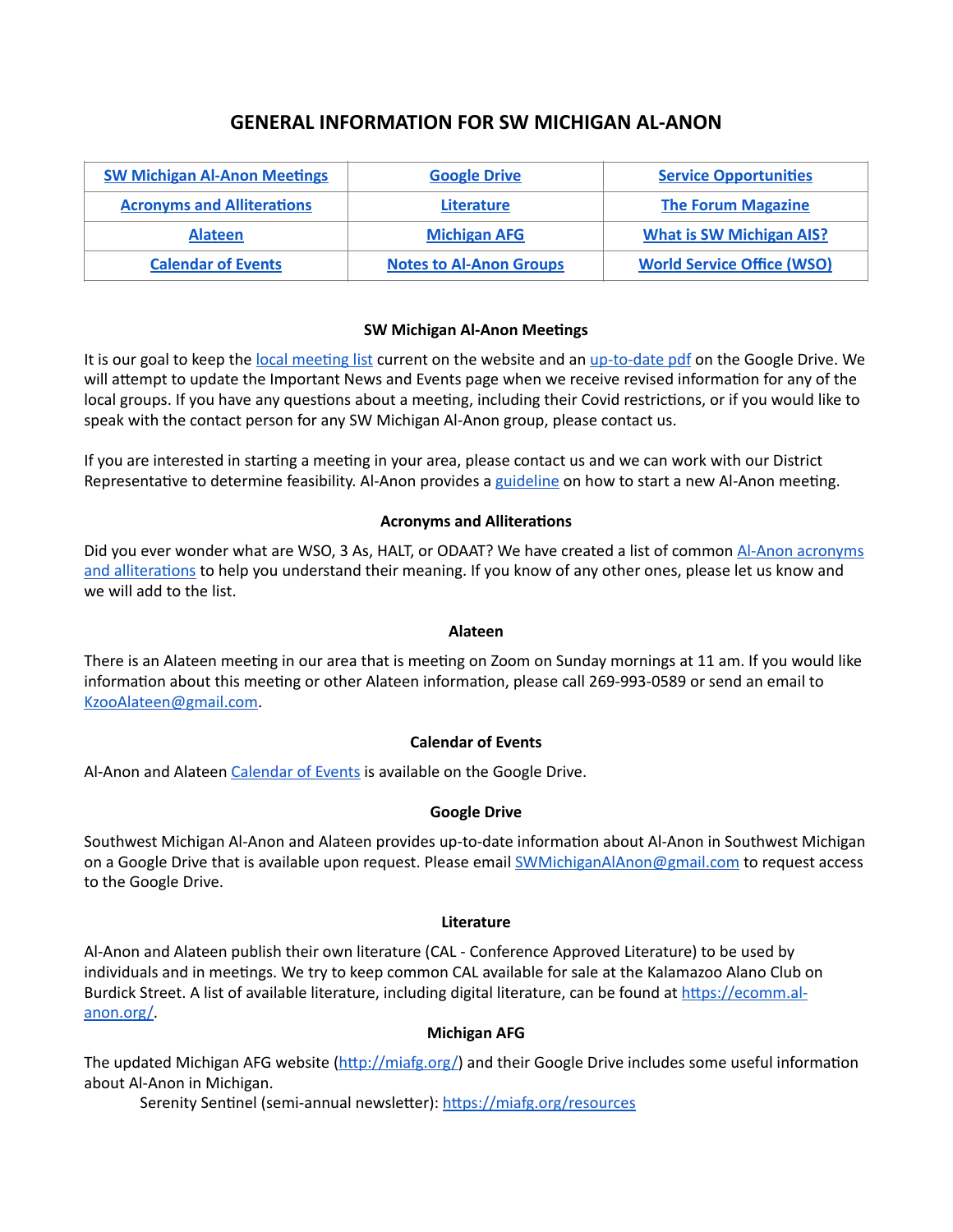#### <span id="page-2-2"></span>**Notes to Al-Anon Groups**

If your group has any changes to their meeting, please contact us ASAP so we can ensure that the meeting list and contact information is correct. SW Michigan AIS greatly appreciates donations from our local groups to help fund the website, phone line, public relations, and other Al-Anon activities in Southwest Michigan.

#### <span id="page-2-0"></span>**Service Opportunities**

"Service helps me stretch my boundaries. Taking risks helps me grow, and Al-Anon is a safe place to do just that: take a risk and grow." When I Got Busy, I Got Better, p. 18

If you are interested in any of the following service opportunities or want additional information, please email [SWMichiganAlAnon@gmail.com](mailto:SWMichiganAlAnon@gmail.com). We also welcome individuals to find someone to share service positions.

**Al-Anon Phone** - SW Michigan AIS seeks volunteers to manage the SW Michigan Al-Anon phone line. This is an easy service position that typically just requires a few minutes a month, but is essential service to those who need to learn about Al-Anon. Please read the [Phone Line.pdf](https://drive.google.com/file/d/1whyKeFWnDKQBffZYNR_yN6VcnMbggMOe/view?usp=sharing) for more information.

**Alateen Sponsors** - To provide Alateen in SW Michigan, we are required to have two Al-Anon members who have been active Al-Anon members for at least two years to attend every Alateen meeting. We need a few more Alateen sponsors who are willing to attend the Alateen Zoom meeting at 11 am on Sundays. To learn more, please read the [Alateen flyer](https://drive.google.com/file/d/159wvsNRTpBecA2LsH9gzOcMJTH86EkmP/view?usp=sharing) and [Alateen Sponsor.pdf](https://drive.google.com/file/d/1h5CkYbh5TYIw-NFBAItZscui9yYQVSyx/view?usp=sharing), call 269-993-0589 or send an email to [KzooAlateen@gmail.com.](mailto:KzooAlateen@gmail.com)

**District Representative -** Per the Al-Anon [Guideline G-37](https://drive.google.com/file/d/12VE7Vny5u6B-5t9csZH8J9st5EwRa1IJ/view?usp=sharing), the requirements for being a District Representative are "Any incoming, outgoing, or active past Al-Anon or Alateen Group Representative (GR) who is willing to represent the District at AWSC meetings and Area Assembly meetings, and who is not also a member of A.A., is eligible to serve as DR. A DR should have basic knowledge of Al-Anon and Alateen Traditions and the Concepts of Service, and how to apply them in the links of service. See the "World Service Handbook" section of the Al-Anon/Alateen Service Manual (P-24/27). The GRs in the District elect the DR. The DR assists the Delegate in passing on information about World Service Office (WSO) activities and World Service Conference (WSC) decisions to the GRs in the District."

**Kalamazoo County Drug Treatment Court Family Orientation** - SW Michigan AIS/District 2 needs volunteers to share for 5-15 minutes about what Al-Anon means to them on the third Tuesday of the month at 6 pm at the Kalamazoo County Drug Treatment Court Family Orientation. We would like to offer a special thanks to Amy H for serving as coordinator for the monthly volunteers for the last few years and for Cory W for stepping up to be the new coordinator. Please read the [Drug Treatment Court Program.pdf](https://drive.google.com/file/d/1PR6HgnxNg5Rd41ujihEux991DuXA6nNG/view?usp=sharing) for more information.

**Public Relations** - Jennifer S, our Public Relations Coordinator, has the [Al-Anon Faces Alcoholism magazine](https://al-anon.org/for-members/members-resources/literature/magazines/afa-magazine/) that can be given to area professionals. If you know of any therapists, counselors or other professionals in our area who might be receptive to receiving this magazine so they can learn about the Al-Anon and Alateen programs, please email Jennifer S at [SWMichiganAlAnon@gmail.com](mailto:SWMichiganAlAnon@gmail.com).

#### <span id="page-2-1"></span>**The Forum Magazine**

The Forum is an international monthly magazine that is published by the Al-Anon Family Groups. Each month covers a range of topics such as: steps, slogans, personal stories, and readings for Alateen. The Forum is available in printed or digital format for \$11/year and a few of the monthly articles are available online. For more information, visit [The Forum page on Al-Anon.org.](https://al-anon.org/for-members/members-resources/literature/magazines/forum-magazine-stories/)